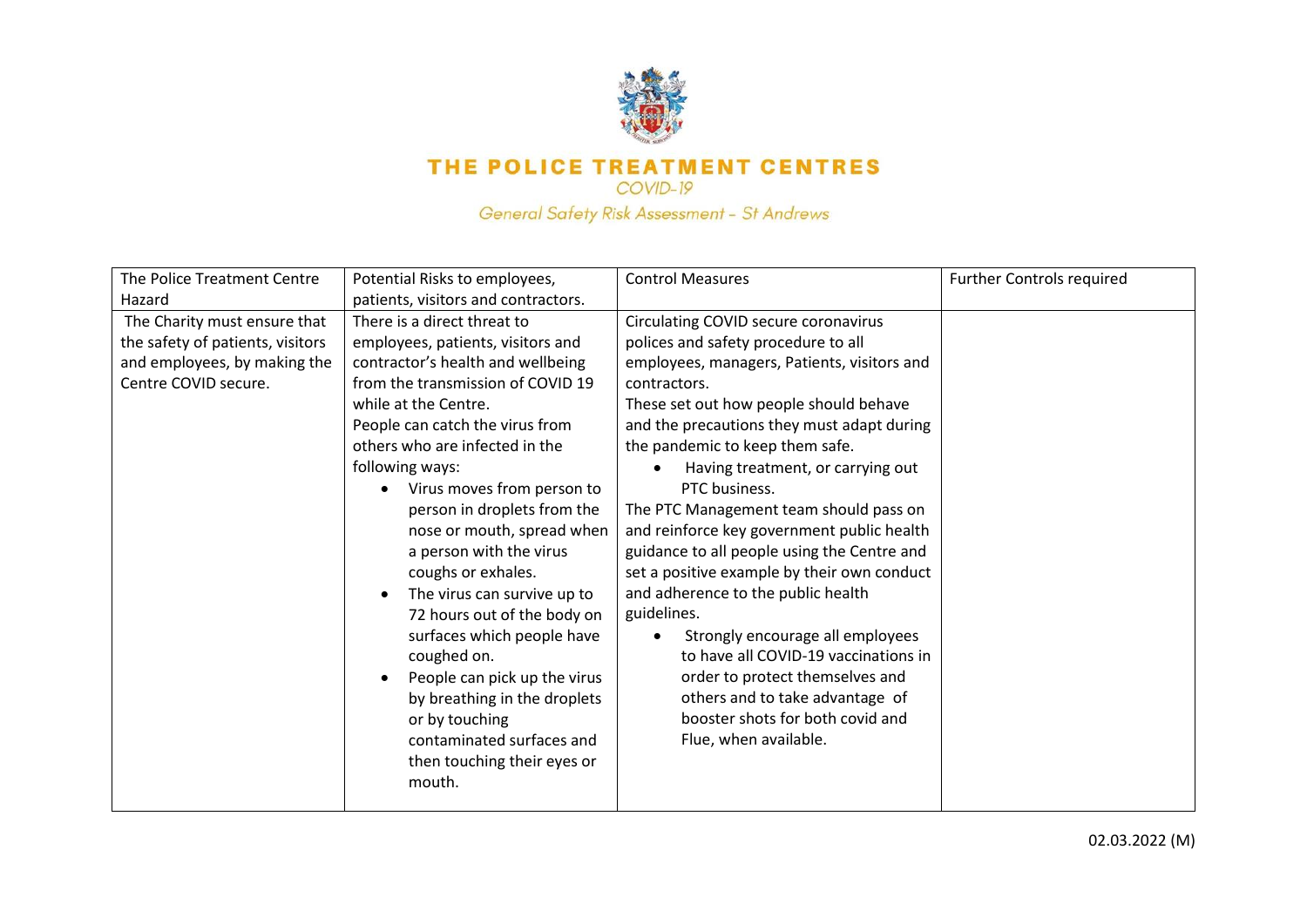| Temperature checks for all persons<br>$\bullet$<br>entering the building at least once<br>each day.<br>Cover the mouth and nose with a<br>tissue or sleeve (not hands) when<br>coughing or sneezing (Catch it, Bin<br>it Kill it)<br>Put used tissues in the bin straight<br>away.<br>Wash hands regularly with soap and<br>water for at least 20 seconds<br>Use hand sanitizer from the readily<br>available dispensers.<br>One bottle per desk for office<br>workers. Small dispensers for those<br>employees who are transient.<br>Sanitizers and wipes available in the<br>Charity vehicles.<br>PPE in the form of face masks, face<br>$\bullet$<br>shields, disposable gloves and |  |
|----------------------------------------------------------------------------------------------------------------------------------------------------------------------------------------------------------------------------------------------------------------------------------------------------------------------------------------------------------------------------------------------------------------------------------------------------------------------------------------------------------------------------------------------------------------------------------------------------------------------------------------------------------------------------------------|--|
| aprons will be available for all<br>employees.<br>Avoid close contact with people<br>who are unwell.<br>Clean and disinfect frequently<br>$\bullet$<br>touched objects and surfaces.                                                                                                                                                                                                                                                                                                                                                                                                                                                                                                   |  |
|                                                                                                                                                                                                                                                                                                                                                                                                                                                                                                                                                                                                                                                                                        |  |
| The Centre has increased its<br>frequency and length of cleaning.<br>Each person will be responsible for<br>cleaning their own workstation at<br>the start and end of their working<br>day/ Shift.                                                                                                                                                                                                                                                                                                                                                                                                                                                                                     |  |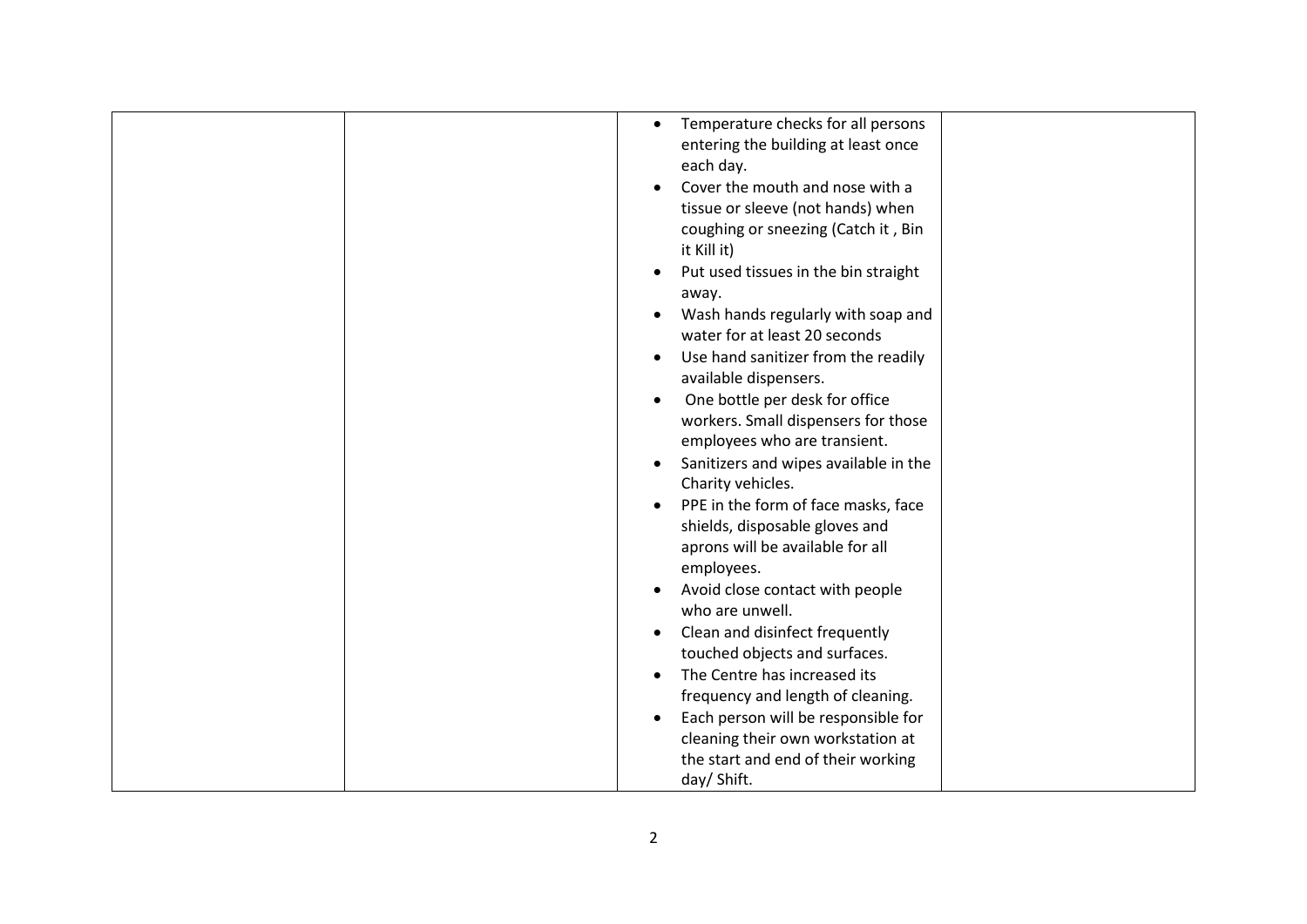| Screens have been fitted to the<br>$\bullet$<br>reception desk,<br>Do not touch face, eyes, nose and<br>٠ |
|-----------------------------------------------------------------------------------------------------------|
| mouth if hands are not clean.                                                                             |
| Electronic fever screening in place                                                                       |
| at reception for all persons to use                                                                       |
| daily.                                                                                                    |
| The reception and security team                                                                           |
| will be responsible for signing                                                                           |
| Patients in and out of the Centre for                                                                     |
| fire safety. Employees to sign in on                                                                      |
| the clip board on the table to the                                                                        |
| left of the reception desk.                                                                               |
| Gym equipment, exercise classes,                                                                          |
| physio treatments, leisure and                                                                            |
| Hydro pool use, workshops and                                                                             |
| counseling will strictly follow the                                                                       |
| current guidelines at the time.                                                                           |
| Social areas will be available for                                                                        |
| patients to use.                                                                                          |
| Jigsaws, DVDs, clinical reference                                                                         |
| books etc.                                                                                                |
| All departments fully implement<br>$\bullet$                                                              |
| Public Health England Guidance.                                                                           |
| Department risk assessments have                                                                          |
| been reviewed.                                                                                            |
| Consult with employee                                                                                     |
| representatives and fully involve                                                                         |
| the workforce at all stages of the                                                                        |
| pandemic.                                                                                                 |
| Make any adjustments to the                                                                               |
| workplace / rotas/ work patterns/                                                                         |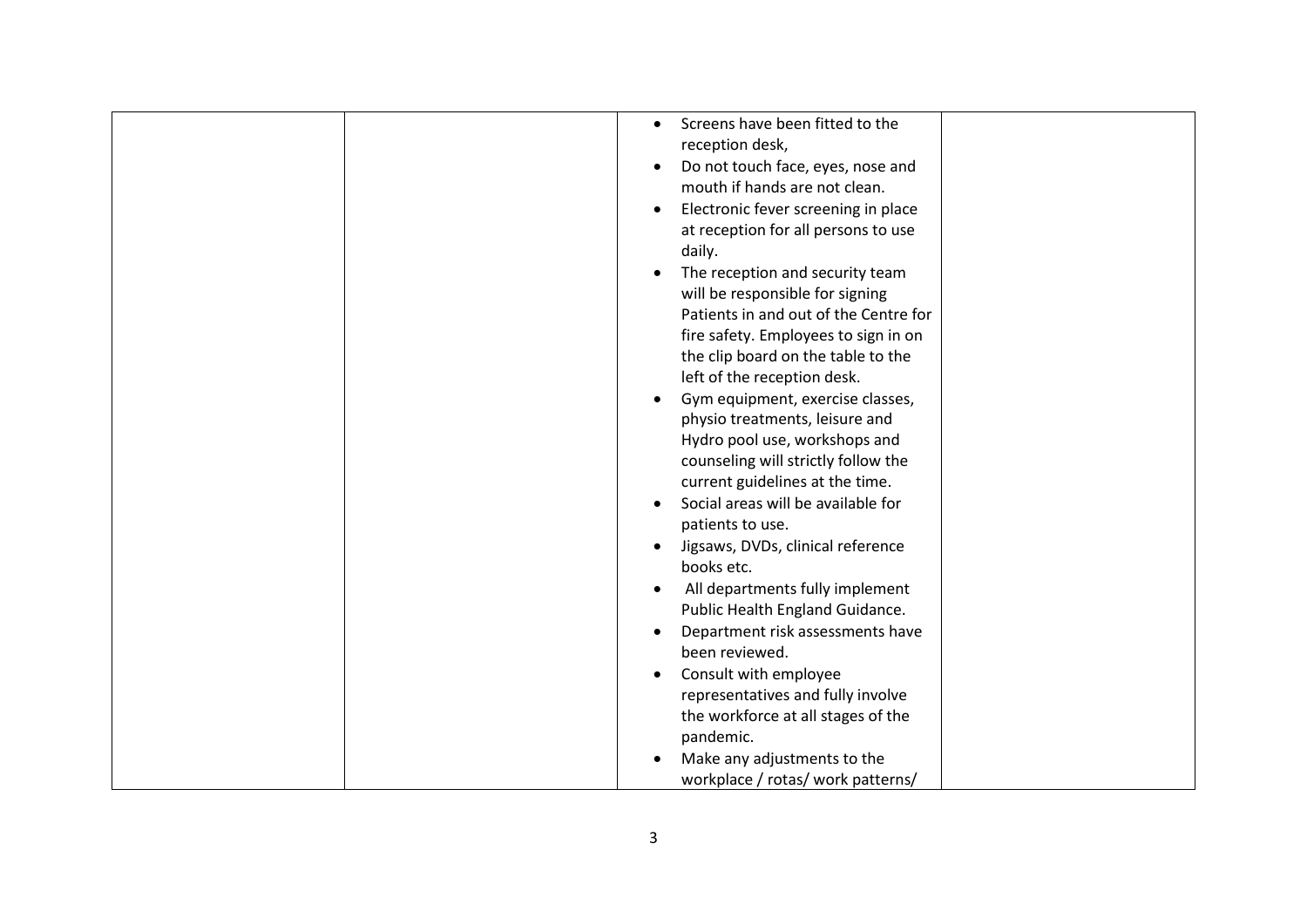|                                                                                                                                                                                                        |                                                                                                                                              | procedures necessary to facilitate<br>infection prevention.<br>Consider individual risk<br>assessments.<br>Use appropriate cleaning product,<br>$\bullet$<br>ensure there is an adequate supply.<br>Provide additional waste removal<br>facilities and more frequent<br>collections.<br>Display appropriate health posters<br>and notices around the Centre. |                                                                                                                                                                      |
|--------------------------------------------------------------------------------------------------------------------------------------------------------------------------------------------------------|----------------------------------------------------------------------------------------------------------------------------------------------|--------------------------------------------------------------------------------------------------------------------------------------------------------------------------------------------------------------------------------------------------------------------------------------------------------------------------------------------------------------|----------------------------------------------------------------------------------------------------------------------------------------------------------------------|
| <b>Equipment sharing.</b>                                                                                                                                                                              |                                                                                                                                              |                                                                                                                                                                                                                                                                                                                                                              |                                                                                                                                                                      |
| Employees working together<br>in the workplace premises<br>inevitability raises the risk of<br>virus transmission.<br>Hot desking and sharing of<br>equipment presents a high risk<br>of transmission. |                                                                                                                                              | Facilities team to clean equipment<br>$\bullet$<br>between use that they share or<br>purchase individual equipment<br>All computers, desk areas and<br>rooms are to be cleaned down in<br>between users, by the cleaning<br>materials which will be in place.                                                                                                | PTC Visitors to be<br>$\bullet$<br>managed by the person<br>that is responsible for the<br>visit.<br>Contractors to be<br>managed by the facilities<br>team, or HOD. |
| <b>Social Distancing</b>                                                                                                                                                                               |                                                                                                                                              |                                                                                                                                                                                                                                                                                                                                                              |                                                                                                                                                                      |
|                                                                                                                                                                                                        |                                                                                                                                              |                                                                                                                                                                                                                                                                                                                                                              |                                                                                                                                                                      |
| Although Social distancing is<br>no longer mandatory. A<br>commonsense approach is<br>advised and social distancing<br>should be practiced when<br>practical.                                          | Social distancing effectively puts<br>people at a safe range from anyone<br>coughing. The main route of the<br>virus transmission is through | Employees must follow the relevant<br>guidelines for their profession.<br>Avoid non-essential contact with<br>others.                                                                                                                                                                                                                                        |                                                                                                                                                                      |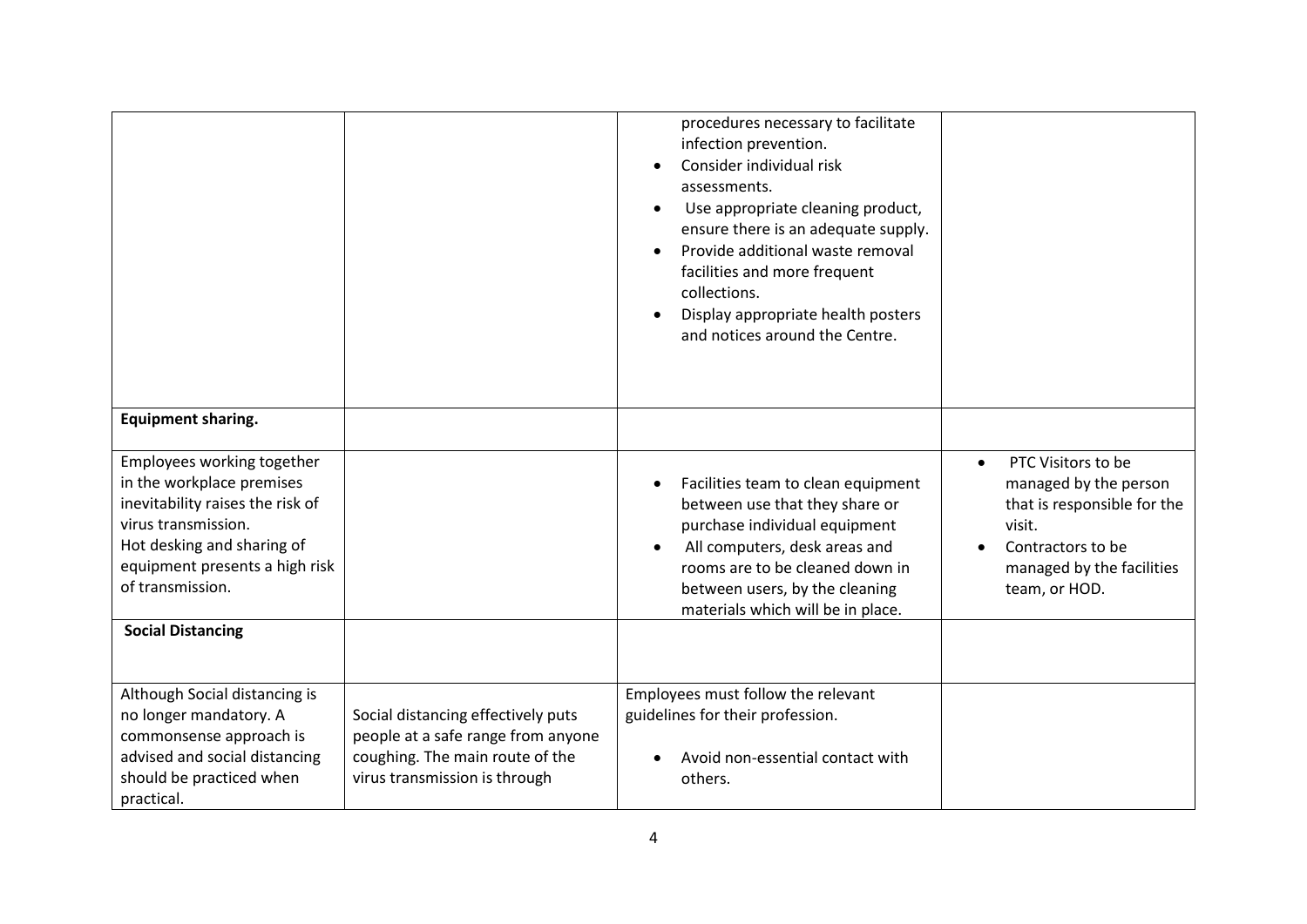| droplets exhaled or coughed by an<br>infected person. | Avoid physical contact e.g. hugs and<br>$\bullet$<br>handshakes.                                                                                                                                                                                                                                                                                                                                                                  |  |
|-------------------------------------------------------|-----------------------------------------------------------------------------------------------------------------------------------------------------------------------------------------------------------------------------------------------------------------------------------------------------------------------------------------------------------------------------------------------------------------------------------|--|
|                                                       | Adaptations to work process to support<br>social distancing will include:<br>Review of meetings and where and<br>$\bullet$<br>how best to hold them.<br>Holding essential meetings in well<br>ventilated rooms<br>For Guidance speak to the<br>reception team for specific<br>guidance on meeting room<br>numbers which will vary regarding<br>room layout.<br>Provide hand sanitizer at meetings.                                |  |
|                                                       | Managers should display notices in the<br>Centre reminding employees of key<br>infection prevention requirements,<br>including the need to maintain safe<br>distancing.                                                                                                                                                                                                                                                           |  |
|                                                       | Where social distancing guidelines cannot<br>be followed in full, in relation to a particular<br>activity manager must carry out further risk<br>assessments and consider whether that<br>activity needs to continue for the Centre to<br>operate. Where such activity needs to<br>continue appropriate mitigation methods<br>should be put in place such as:<br>Increased hand washing.<br>٠<br>Increased environmental cleaning |  |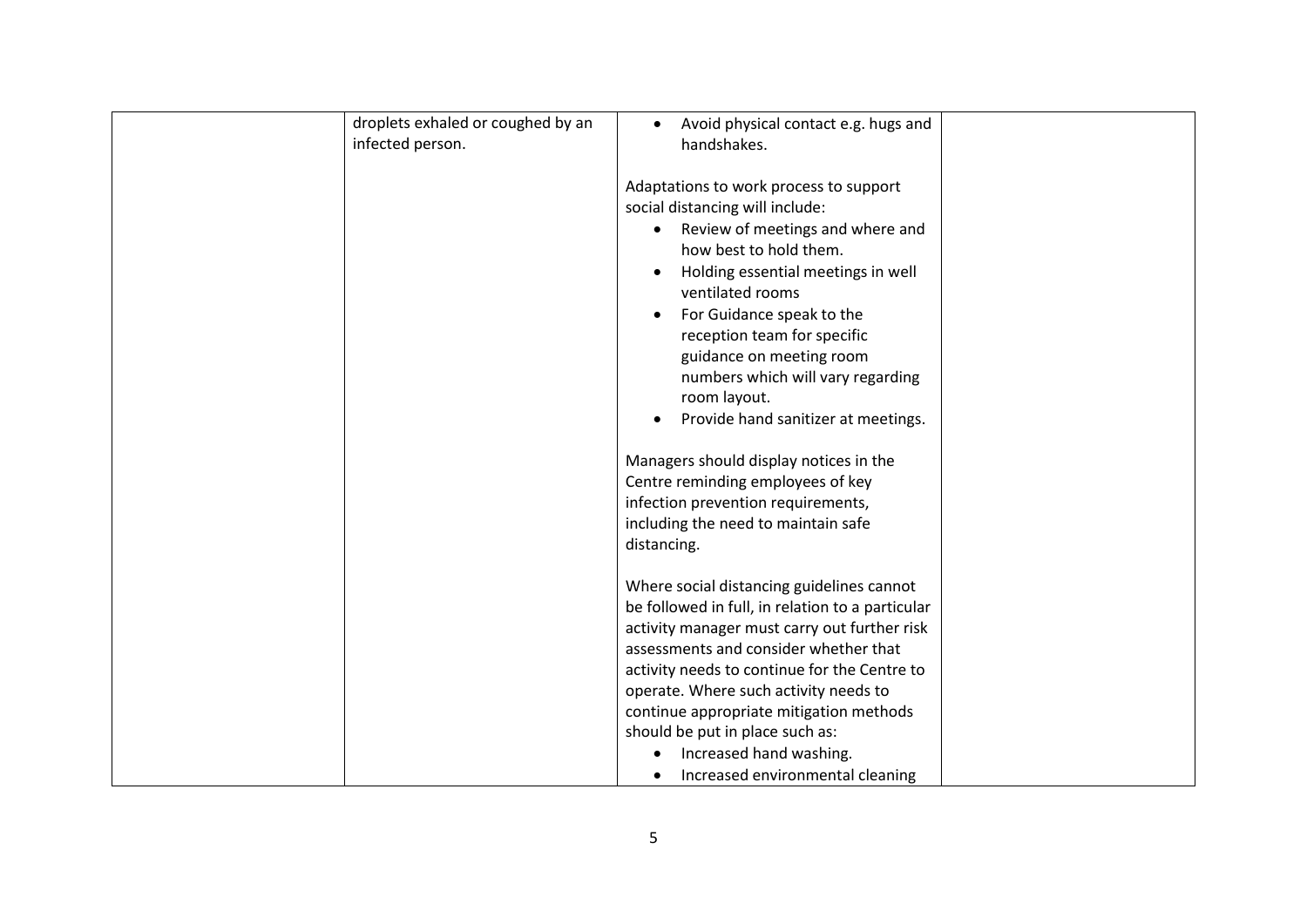| High Risk areas of the Centre.                                                                                                                                                                                   |                                                                                                                                                                                                                                                                                                                                                                                                                                                                                           | Air Con systems are COVID<br>$\bullet$<br>restriction compliant.                                                                                                                                                                                                                                                                                                                                                                                                                                                                                                                                                                                                                                                                                                                                                                                                                                                                      |  |
|------------------------------------------------------------------------------------------------------------------------------------------------------------------------------------------------------------------|-------------------------------------------------------------------------------------------------------------------------------------------------------------------------------------------------------------------------------------------------------------------------------------------------------------------------------------------------------------------------------------------------------------------------------------------------------------------------------------------|---------------------------------------------------------------------------------------------------------------------------------------------------------------------------------------------------------------------------------------------------------------------------------------------------------------------------------------------------------------------------------------------------------------------------------------------------------------------------------------------------------------------------------------------------------------------------------------------------------------------------------------------------------------------------------------------------------------------------------------------------------------------------------------------------------------------------------------------------------------------------------------------------------------------------------------|--|
| Some areas and activities of<br>the Centre may present a<br>higher risk than others, this<br>may include areas such as<br>toilets, staff rooms, dining<br>room, gym and treatment<br>areas and patient bedrooms. | Heavily used areas of the Centre are<br>more likely to present an infection<br>transmission risk.<br>Essential for employees to wash<br>hands regularly but also those toilets<br>are kept clean and free of<br>Coronavirus contamination.<br>A number of employees or patients<br>going to the toilet together may<br>compromise their ability to comply<br>with social distancing.<br>Increased risk of people coughing<br>and touching door handles, taps and<br>toilet flush handles. | Ensure higher risk traffic areas in the Centre<br>are COVID secure by applying appropriate<br>safety precautions, including:<br>Stressing the need for people to<br>follow good hygiene practice always<br>while at the Centre (i.e. regularly<br>handwashing, when moving around<br>the building. using tissues and<br>disposing of them appropriately.<br>etc.)<br>Managers ensuring that adequate<br>hand cleaning resources are<br>provided all toilets to be supplied<br>with adequate supplies of hot<br>water, liquid soap and paper<br>towels.<br>Handwashing instruction posters to<br>be displayed throughout the<br>Centre, especially in toilets.<br>Encourage patients to only use their<br>en suite bathrooms/ toilets<br>Priorities disabled use where<br>necessary, e.g. Accessible toilets.<br>Placing 60% alcohol hand gels at<br>convenient places around the<br>workplace with instruction on how<br>to use them. |  |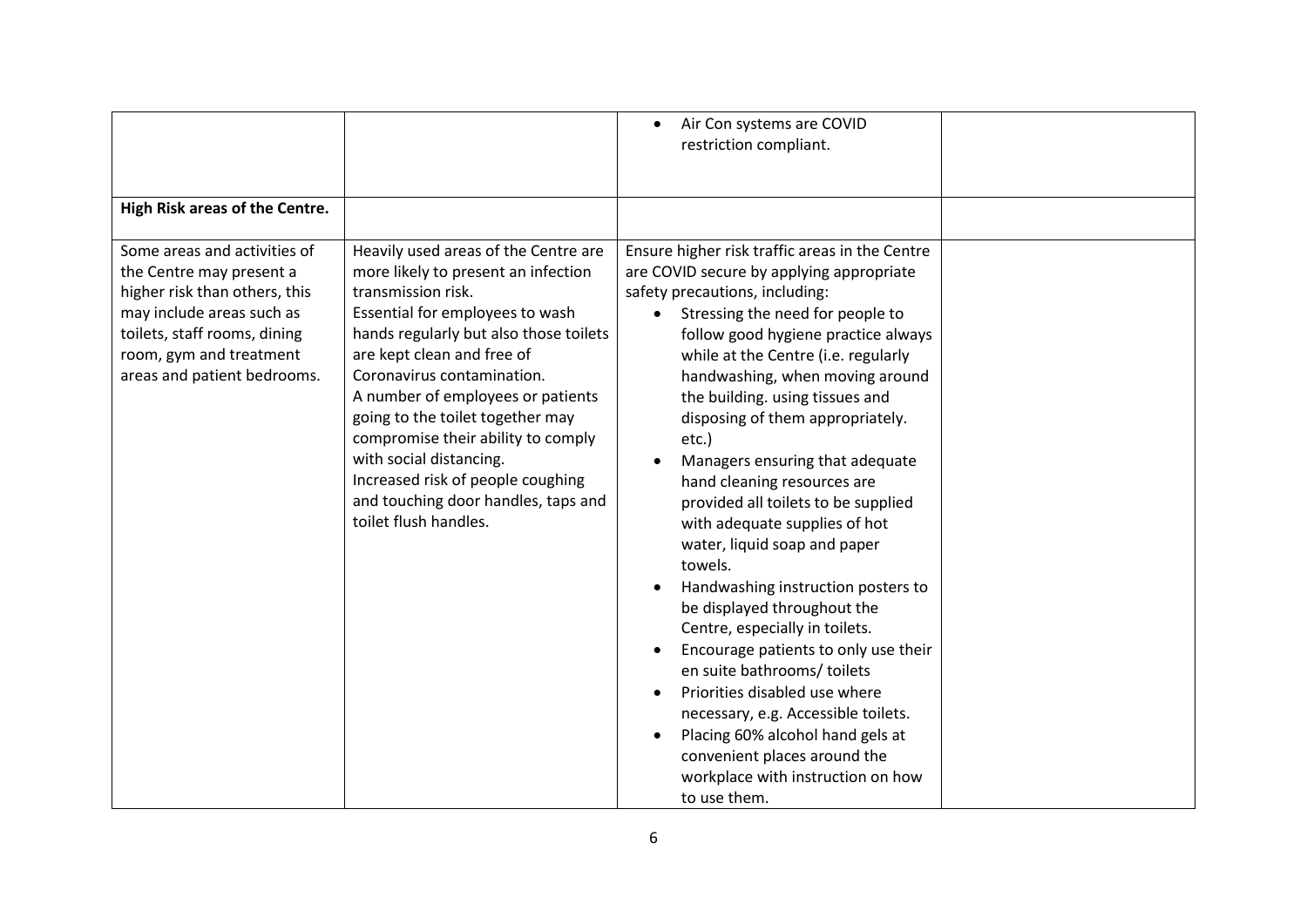|                                              |                                    | Increase environmental cleaning,<br>especially around toilets and staff<br>rooms, special attention to<br>frequently touched surfaces such as<br>door handles, banisters, handrails<br>and toiles.<br>Increase HK supervision in all areas.<br>$\bullet$<br>Paper towels should be provided<br>rather than hand dryers.<br>Good ventilation in all indoor areas<br>to reduce aerosolized transmission. |                            |
|----------------------------------------------|------------------------------------|--------------------------------------------------------------------------------------------------------------------------------------------------------------------------------------------------------------------------------------------------------------------------------------------------------------------------------------------------------------------------------------------------------|----------------------------|
| <b>Vulnerable Employees and</b><br>patients. |                                    |                                                                                                                                                                                                                                                                                                                                                                                                        |                            |
| Some employees may have                      | Those who are classified by PHE as | The following safety, employee and patient                                                                                                                                                                                                                                                                                                                                                             |                            |
| pre-existing medical                         | at greater risk from COVID19.      | health arrangements should apply to all                                                                                                                                                                                                                                                                                                                                                                | HR to monitor Mangers<br>٠ |
| conditions which render them                 | Vulnerable people include those    | those who are classified as vulnerable.                                                                                                                                                                                                                                                                                                                                                                | to ensure they are         |
| more vulnerable to the                       | who: (list subject to change)      | Mangers, Clinicians and HR                                                                                                                                                                                                                                                                                                                                                                             | keeping in contact with    |
| dangers of Coronavirus                       | Are 70 and older                   | departments should identify and be                                                                                                                                                                                                                                                                                                                                                                     | Vulnerable employees or    |
| infection.                                   | Have a lung condition such         | aware of people in the vulnerable                                                                                                                                                                                                                                                                                                                                                                      | HR to contact those that   |
|                                              | as asthma, COPD,                   | category so they can ensure that                                                                                                                                                                                                                                                                                                                                                                       | they are aware of who      |
| If there are Vulnerable                      | emphysema, or Bronchitis           | they are given adequate protection                                                                                                                                                                                                                                                                                                                                                                     | may be vulnerable but      |
| patients who fall into any the               | (not severe)                       | and support to enable them to                                                                                                                                                                                                                                                                                                                                                                          | wish to remain             |
| "At Risk" categories, they                   | Have heart disease,                | comply with government health                                                                                                                                                                                                                                                                                                                                                                          | confidential.              |
| should in the first instance be              | diabetes, chronic kidney           | recommendations.                                                                                                                                                                                                                                                                                                                                                                                       |                            |
| prepared to discuss their                    | disease or liver disease           | Employees who fall into the<br>$\bullet$                                                                                                                                                                                                                                                                                                                                                               |                            |
| personal circumstances with                  | (such as hepatitis)                | vulnerable category should be                                                                                                                                                                                                                                                                                                                                                                          |                            |
| the Clinical HODs & HoCS and                 | Are taking medication that         | considered on a case by case basis.                                                                                                                                                                                                                                                                                                                                                                    |                            |
| assess whether it is                         | can affect the immune              | Those that return to work should be                                                                                                                                                                                                                                                                                                                                                                    |                            |
| appropriate to attend the PTC                | system (such as low dose           | offered additional protection so                                                                                                                                                                                                                                                                                                                                                                       |                            |
| at this time.                                | steroids)                          | that they can achieve effective                                                                                                                                                                                                                                                                                                                                                                        |                            |
|                                              | Those that are obese.              | social distancing and discuss any                                                                                                                                                                                                                                                                                                                                                                      |                            |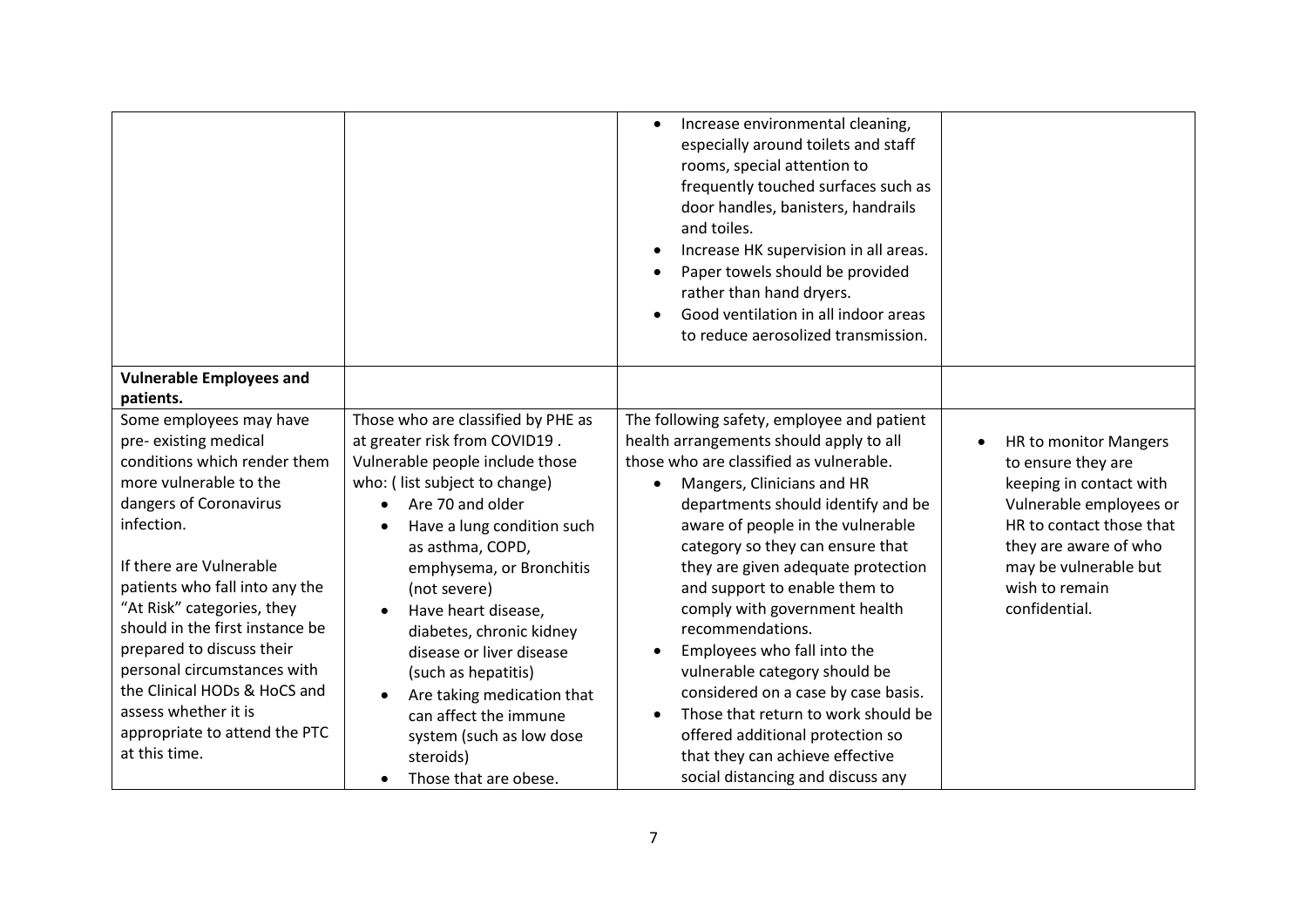| Have had an organ<br>$\bullet$<br>transplant<br>Are having chemotherapy<br>$\bullet$<br>for cancer, including                                                                                                                                                                               | specific concerns with their Line<br>Manager.<br>Managers should stay in touch with<br>all those that fall into the                                                                                                                                                                                 |
|---------------------------------------------------------------------------------------------------------------------------------------------------------------------------------------------------------------------------------------------------------------------------------------------|-----------------------------------------------------------------------------------------------------------------------------------------------------------------------------------------------------------------------------------------------------------------------------------------------------|
| immunotherapy.<br>Are having intense courses<br>$\bullet$<br>of radiotherapy for lung<br>cancer.<br>Have a severe condition<br>such as severe asthma or<br>severe COPD.<br>Are taking medicine that<br>$\bullet$<br>makes them more likely to<br>get infections such as high                | vulnerable category that are at<br>home by phone to ensure they are<br>well and prevent them from feeling<br>isolated.<br>Managers should refer to existing<br>policies regarding new and<br>expectant mothers, e.g. Entitlement<br>to suspension on full pay if suitable<br>roles cannot be found. |
| dose of steroids.<br>Have a serious heart<br>$\bullet$<br>condition and are pregnant.<br>The following PHE advise applies:                                                                                                                                                                  |                                                                                                                                                                                                                                                                                                     |
| Those in the vulnerable<br>$\bullet$<br>category, Employees should<br>contact the HR department<br>and patients will be<br>contacted by the Clinical<br>team once an application<br>form has been received.<br>All patients will be issued<br>$\bullet$<br>with a COVID 19 consent<br>form. |                                                                                                                                                                                                                                                                                                     |
| Pregnant women included in<br>٠<br>the moderate risk category<br>as a precaution but are not<br>considered by PHE to be                                                                                                                                                                     |                                                                                                                                                                                                                                                                                                     |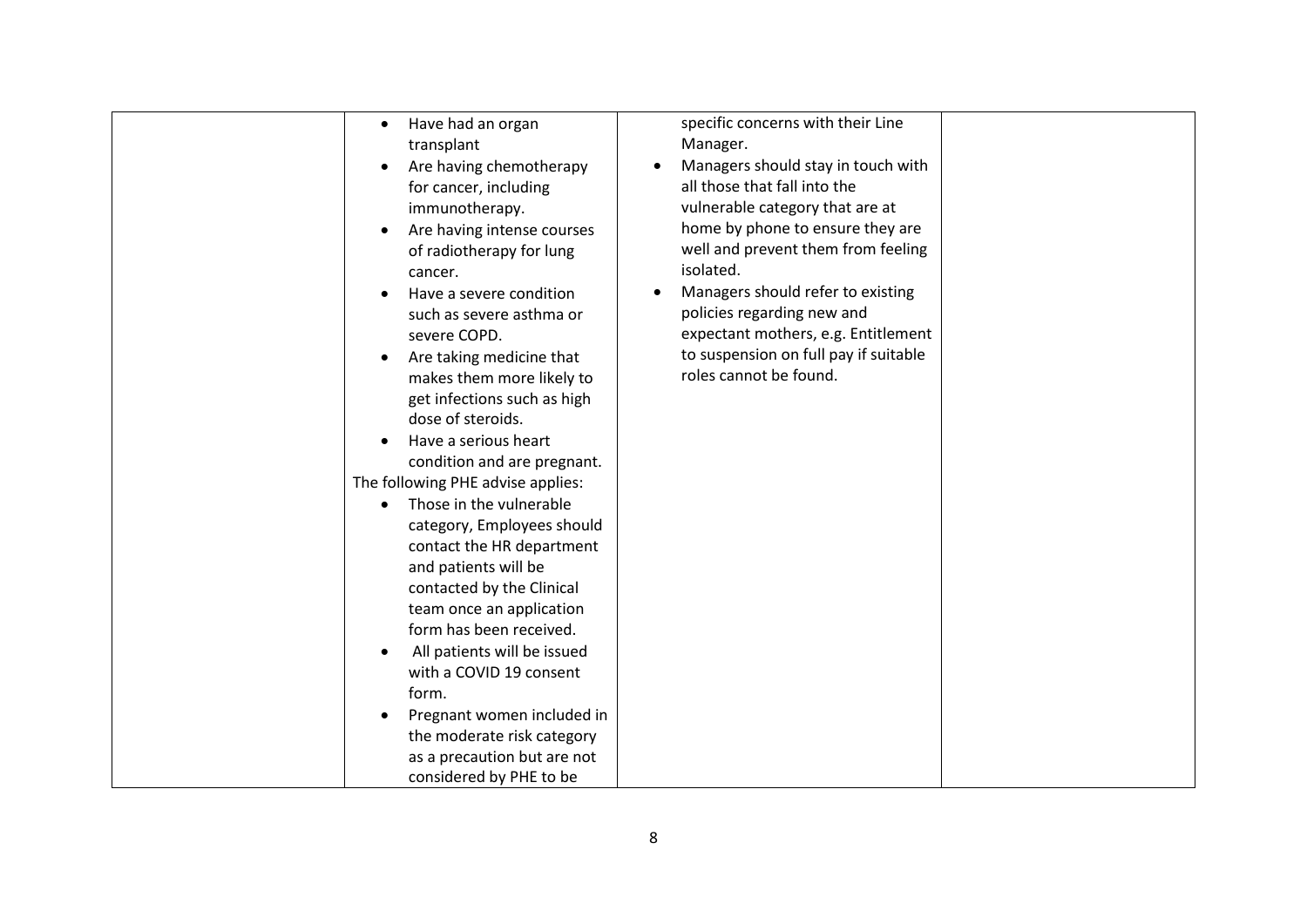|                                                                                                                                                                                                                                             | more likely to get seriously<br>ill from COVID 19.<br>There is some evidence that<br>people from ethnic minority<br>backgrounds are hit harder<br>by COVID 19.                  |                                                                                                                                                                                                                                                                                         |                                                                                                                                                                                                                                                                                      |
|---------------------------------------------------------------------------------------------------------------------------------------------------------------------------------------------------------------------------------------------|---------------------------------------------------------------------------------------------------------------------------------------------------------------------------------|-----------------------------------------------------------------------------------------------------------------------------------------------------------------------------------------------------------------------------------------------------------------------------------------|--------------------------------------------------------------------------------------------------------------------------------------------------------------------------------------------------------------------------------------------------------------------------------------|
| <b>Employee health and staffing</b><br>levels.                                                                                                                                                                                              |                                                                                                                                                                                 |                                                                                                                                                                                                                                                                                         |                                                                                                                                                                                                                                                                                      |
| Low staffing hazards due to<br>high rates of staff sickness or<br>staff having to self-isolate<br>themselves at home.                                                                                                                       | Employees may get sick with<br>Coronavirus infection.                                                                                                                           | The following safety arrangements should<br>apply to employee health or staffing levels.<br>Employees who are sick or self-<br>isolation should follow the<br>attendance management policy. On<br>no account should they come into<br>the Centre.                                       | HR to support Managers with<br>vulnerable employees.<br>HR to monitor sickness levels with<br>HODs.<br>HODs to put a contingency plan in<br>place for the potential reduction<br>in their teams and impact on<br>service provision.                                                  |
| <b>GDPR Sensitive request for</b><br>employee vaccine status.<br>This information will assist the<br>PTC wherever possible in<br>limiting employee, patient &<br>visitors risk, especially to those<br>who may not have been<br>vaccinated. | Potential Risks to employees,<br>patients, visitors and contractors.<br>Still an on-going risk to Employees,<br>patients & visitors who have still not<br>been fully vaccinated | Employees have been given the opportunity<br>to get all vaccinations for Covid19. The PTC<br>is already actively looking at getting all<br>employees their booster vaccine for covid<br>and a flu jab. This to further protect<br>employees, patients & visitors to both our<br>centres | <b>Continuation of Good GDPR</b><br>controls with this sensitive data.<br>HR system password protected,<br>and information constrained to<br>two HR employees. Information<br>will be limited to SMT team.<br>Any other requests from<br>managers will be scrutinised by<br>HR team. |
| <b>Centre Access and travel</b>                                                                                                                                                                                                             |                                                                                                                                                                                 |                                                                                                                                                                                                                                                                                         |                                                                                                                                                                                                                                                                                      |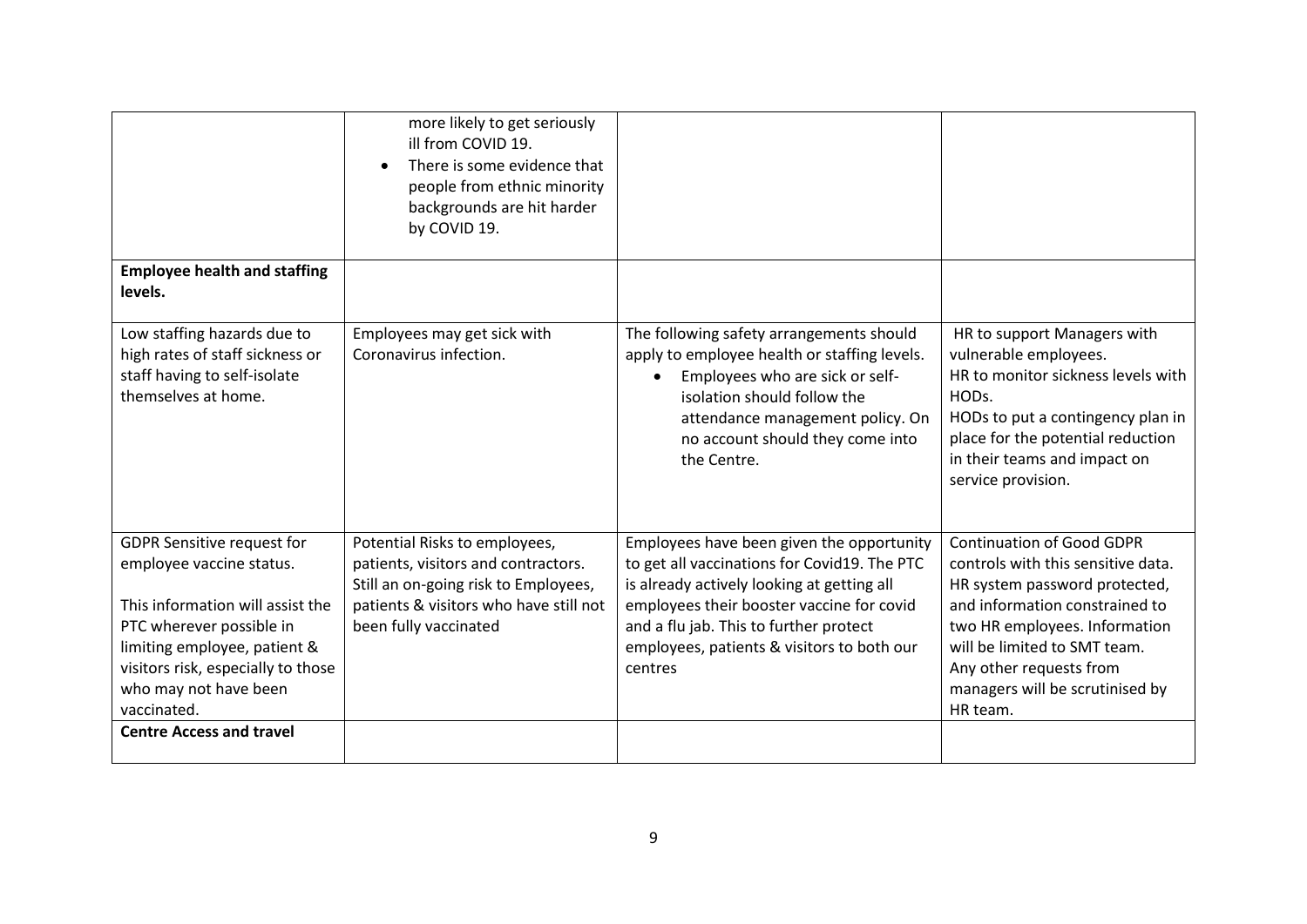| Employees who are required<br>to attend work must be given<br>safe access to the workplace.<br>Patients who attend the<br>Centre must have a safe<br>environment to be able to<br>receive treatment and feel<br>safe and secure during their<br>stay.<br>Cases of possible infection at<br>the Centre. | Travel to and from the Centre may<br>lead to greater risk of virus<br>transmission.<br>Access to buildings may create a<br>virus transmission risk for people all<br>seek entrance at one time or<br>channeled through one point of<br>entry.<br>Risk may increase for those who<br>require greater accessibility facilities<br>to enter the Centre. | The following safety arrangements should<br>apply to access and travel arrangements to<br>the center:<br>All access points have sanitizer<br>available.<br>Fever Screen available in the<br>$\bullet$<br>entrance for all building users.<br>Review accessibility access<br>$\bullet$<br>arrangements to ensure safe<br>entrance and exit for those that<br>require this.<br>Single use masks should be supplied<br>$\bullet$<br>in PTC vehicles.<br>Support employees to cycle or walk<br>wherever possible, providing safe<br>bike storage, showers and lockers         | Refer employees to cycle<br>to work scheme?<br>DRCE to review travel<br>arrangements and risk<br>assess. Ensure PPE is<br>available to all PTC<br>vehicle users. |
|--------------------------------------------------------------------------------------------------------------------------------------------------------------------------------------------------------------------------------------------------------------------------------------------------------|------------------------------------------------------------------------------------------------------------------------------------------------------------------------------------------------------------------------------------------------------------------------------------------------------------------------------------------------------|---------------------------------------------------------------------------------------------------------------------------------------------------------------------------------------------------------------------------------------------------------------------------------------------------------------------------------------------------------------------------------------------------------------------------------------------------------------------------------------------------------------------------------------------------------------------------|------------------------------------------------------------------------------------------------------------------------------------------------------------------|
| People becoming unwell while<br>at the Centre or symptomatic<br>person using the Centre.                                                                                                                                                                                                               | High risk of transmission.                                                                                                                                                                                                                                                                                                                           | If a patient or employee becomes unwell at<br>the Centre with Coronavirus symptoms,<br>they should be sent home and advised to<br>follow government advice.<br>The following actions should be taken<br>within the Centre:<br>If a person activates the fever<br>screening, it must be assumed that<br>they have COVID 19 in the first<br>instance and if feasible they should<br>not enter the building and should<br>return to their car. If this is not<br>possible then they will be asked to<br>go to room 1 until such time they<br>are able to leave the building. | Consider closing the<br>$\bullet$<br>Centre with immediate<br>effect.<br>Review infection control<br>policy.                                                     |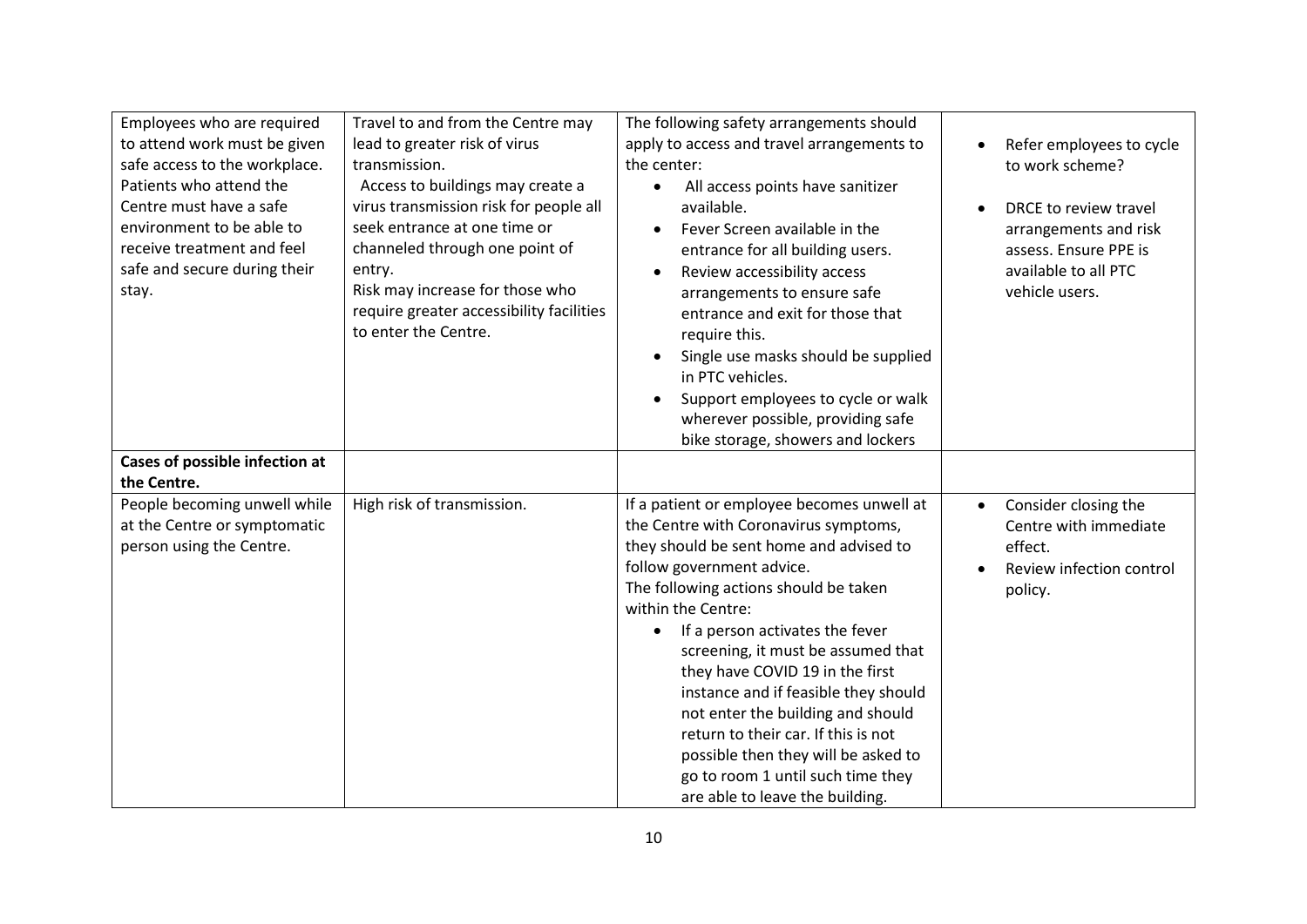|                                        |                                                                                                                                                                                           | All surfaces to be cleaned and<br>$\bullet$<br>disinfected.<br>Follow HK infection control<br>measures.<br>Follow the infection control policy.                                                                                                                                                                                                                                                                                                                                                                                                                                                                   |                                            |
|----------------------------------------|-------------------------------------------------------------------------------------------------------------------------------------------------------------------------------------------|-------------------------------------------------------------------------------------------------------------------------------------------------------------------------------------------------------------------------------------------------------------------------------------------------------------------------------------------------------------------------------------------------------------------------------------------------------------------------------------------------------------------------------------------------------------------------------------------------------------------|--------------------------------------------|
| Communication                          |                                                                                                                                                                                           |                                                                                                                                                                                                                                                                                                                                                                                                                                                                                                                                                                                                                   |                                            |
| Threat to effective<br>communications. | The pandemic crisis threatens<br>communications with patients,<br>supporters and employees.<br>Communication is vital in the re-<br>establishing operational activity<br>after lock down. | After any lockdown following safety<br>arrangements should be applied to mitigate<br>risks to communication systems:<br>SMT to review all outward facing<br>communications, website, social<br>media etc.<br>Messages should be clear,<br>$\bullet$<br>consistent and patient focused and<br>socially aware values of the<br>organization.<br>Managers to revise communication<br>strategies and plans. DRCE and CFO<br>to lead. All strategic communication<br>should be approved by the CEO<br>before release.<br>Devise specific plans for how and<br>how often to communicate with<br>patients and employees. | Communication strategy<br>to put in place. |
| <b>Cyber security</b>                  |                                                                                                                                                                                           |                                                                                                                                                                                                                                                                                                                                                                                                                                                                                                                                                                                                                   |                                            |
| Cyber security risk                    | Cyber security threats often<br>accompany a crisis, including<br>viruses, phishing and scam emails                                                                                        | The following safety arrangements should<br>be applied to mitigate cyber risk,<br>Review cyber security and<br>surveillance infrastructure and                                                                                                                                                                                                                                                                                                                                                                                                                                                                    |                                            |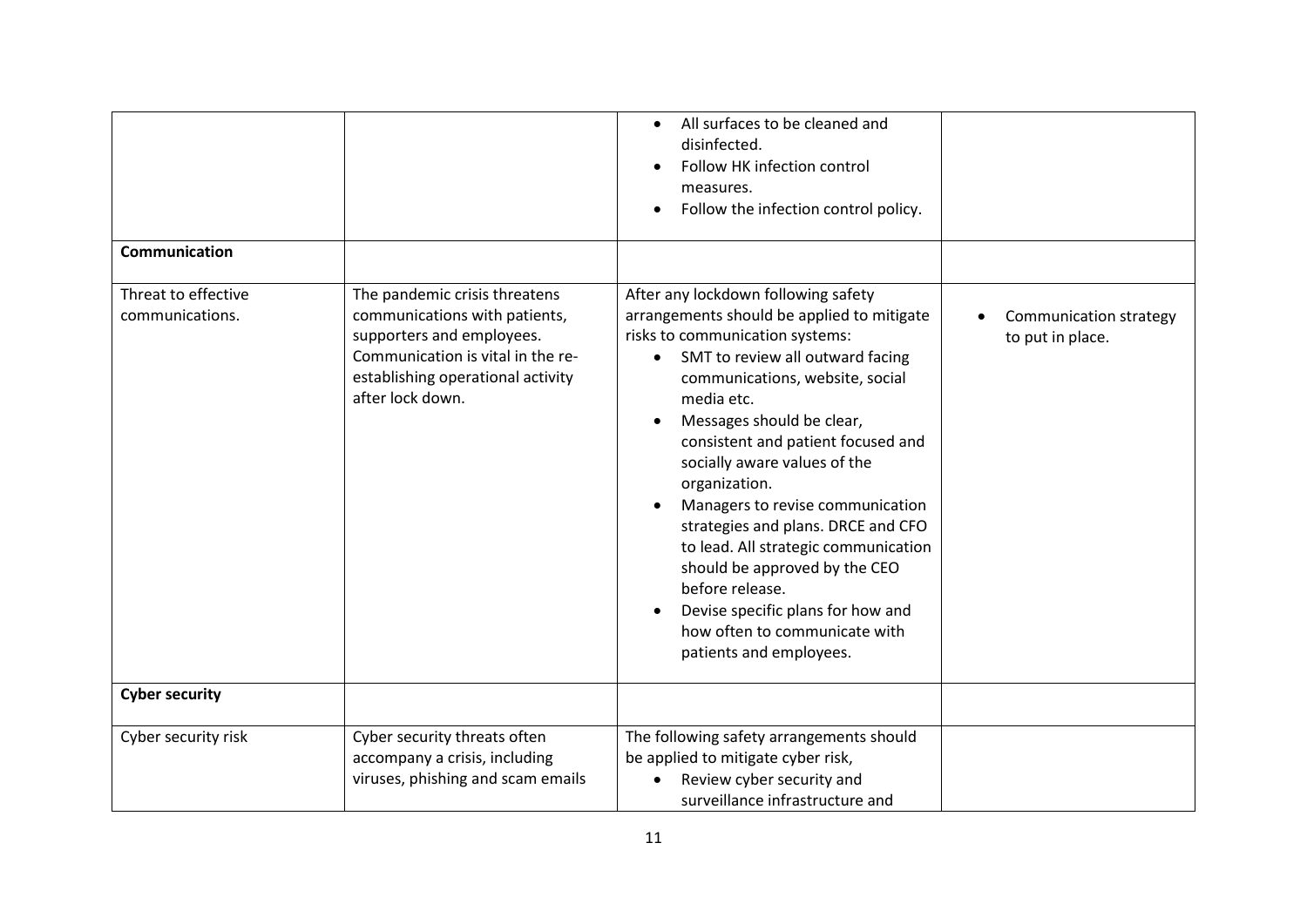| and coronavirus related<br>ransomware.<br>With the organization and individual<br>employees more reliant than ever<br>on digital communication and the<br>internet and using a variety of digital<br>devices, the need to ensure the<br>security function of our digital<br>systems is more important. | ensure that all reasonable<br>protection is in place.<br>Circulate warnings to employees<br>and credible cyber threats;<br>especially scam emails and text<br>messages.<br>Ensure that all employees working<br>from home and using remote<br>working systems are covered by<br>cyber risk protections.<br>Ensure homeworking arrangements<br>maintain standards of data<br>protection and IT security.<br>Ensure that existing cyber security<br>systems do not interfere with the<br>availability of critical safety<br>information and updates relating to<br>coronavirus.<br>Patients to report any concerns to<br>reception. |
|--------------------------------------------------------------------------------------------------------------------------------------------------------------------------------------------------------------------------------------------------------------------------------------------------------|-----------------------------------------------------------------------------------------------------------------------------------------------------------------------------------------------------------------------------------------------------------------------------------------------------------------------------------------------------------------------------------------------------------------------------------------------------------------------------------------------------------------------------------------------------------------------------------------------------------------------------------|
|                                                                                                                                                                                                                                                                                                        |                                                                                                                                                                                                                                                                                                                                                                                                                                                                                                                                                                                                                                   |

| Key                         | $S =$ Severity $-1$ . First Aid 2. Reportable 3. Permanent Disablement 4. Fatality 5. Multiple Fatality |                        |          |   |  |  |  |  |  |
|-----------------------------|---------------------------------------------------------------------------------------------------------|------------------------|----------|---|--|--|--|--|--|
|                             | $L =$ Likelihood $-1$ . Negligible 2. Low 3. Possible but not likely 4. Probable 5. Highly likely       |                        |          |   |  |  |  |  |  |
|                             | $R = Risk$ (Severity + Likelihood = H, M or L) - 1-3 = L (Low)<br>4-6 M (Medium)                        | Over 6 H (High)        |          |   |  |  |  |  |  |
| Who is affected (Underline) |                                                                                                         | <b>Numbers Exposed</b> | <b>A</b> | B |  |  |  |  |  |